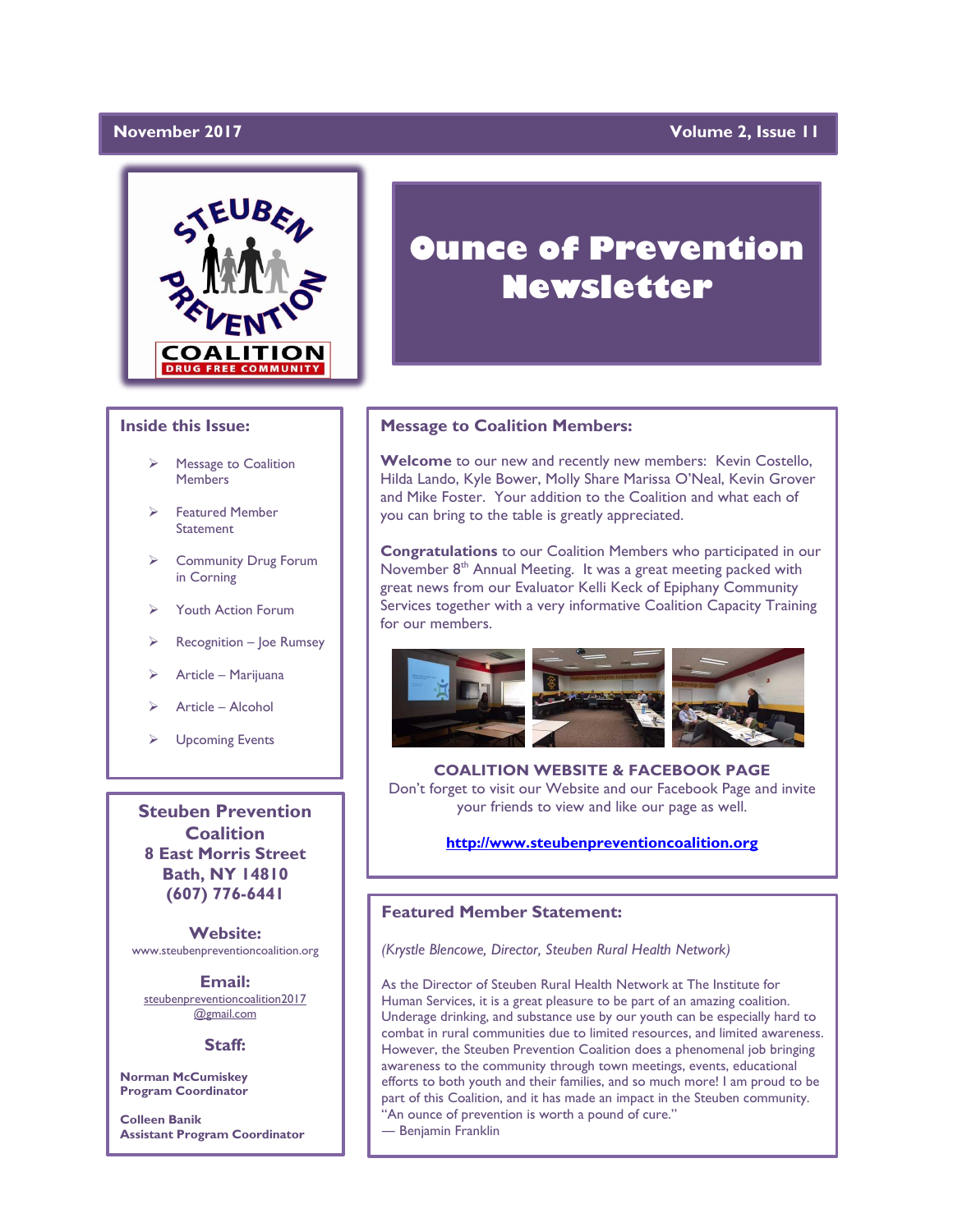## **November 2017 Page 2 Volume 2, Issue 11**

# **3rd Community Drug Forum Held**

A special thank you goes out to Theresa Haight, Addiction Awareness of Steuben County, Jack Wheeler, Steuben County Manager and all the volunteers made up of county government, substance abuse agencies, support groups, local businesses and community members who continue to get the word out through these Community Drug Forums.







**Link to WETM Coverage of 3rd Community Forum**

[http://www.mytwintiers.com/news/lo](http://www.mytwintiers.com/news/local-news/why-steuben-county-is-holding-its-third-drug-abuse-forum/825750097) [cal-news/why-steuben-county-is](http://www.mytwintiers.com/news/local-news/why-steuben-county-is-holding-its-third-drug-abuse-forum/825750097)[holding-its-third-drug-abuse](http://www.mytwintiers.com/news/local-news/why-steuben-county-is-holding-its-third-drug-abuse-forum/825750097)[forum/825750097](http://www.mytwintiers.com/news/local-news/why-steuben-county-is-holding-its-third-drug-abuse-forum/825750097)

**Link to WETM Interview which aired on October 26, 2017 following the Under-Age Drinking Town Hall Meeting**

[http://www.mytwintiers.com/news/lo](http://www.mytwintiers.com/news/local-news/special-report-underage-drinking-outweighs-opioid-use-in-teens/845382618) [cal-news/special-report-underage](http://www.mytwintiers.com/news/local-news/special-report-underage-drinking-outweighs-opioid-use-in-teens/845382618)[drinking-outweighs-opioid-use-in](http://www.mytwintiers.com/news/local-news/special-report-underage-drinking-outweighs-opioid-use-in-teens/845382618)[teens/845382618](http://www.mytwintiers.com/news/local-news/special-report-underage-drinking-outweighs-opioid-use-in-teens/845382618)

**THANK YOU WETM**

# **4 th Annual Youth Action Forum Student Leaders Initiating Change**



**STEUBEN PREVENTION COALITION** 

**Sponsored by – Steuben Prevention Coalition Bath-Haverling School District The Main Place – John Carbone**

On November 20<sup>th</sup>, we will be holding our 4<sup>th</sup> Annual Youth Action Forum at the Bath-Haverling High School.

The purpose of our Youth Action Forum is to EMPOWER young people to BE THE CHANGE. Give students a VOICE to be heard among peers and within the community. Develop skills necessary to nurture abilities in themselves and others in order to make an impact at school or in the larger community. Networking with other students and leaders to identify available resources and practices that would aid in bringing about change.

Our goal is to encourage their use of skills so that students can engage in discussions within their individual schools and identify the CRITICAL ISSUES impacting their school climate, their peers, and their community. Solutions can be developed and actions plans put into place to best impact the student body.

Stay tuned for photos and details following this very educational youth event.

Our thanks go out to Amanda Chafee, Stephanie Gerych and Pam Aini for all of their dedication, planning and hard work to ensure that this program continues.

# $\sim$  COALITION IN ACTION  $\sim$



STEUBEN PREVENTION COALITION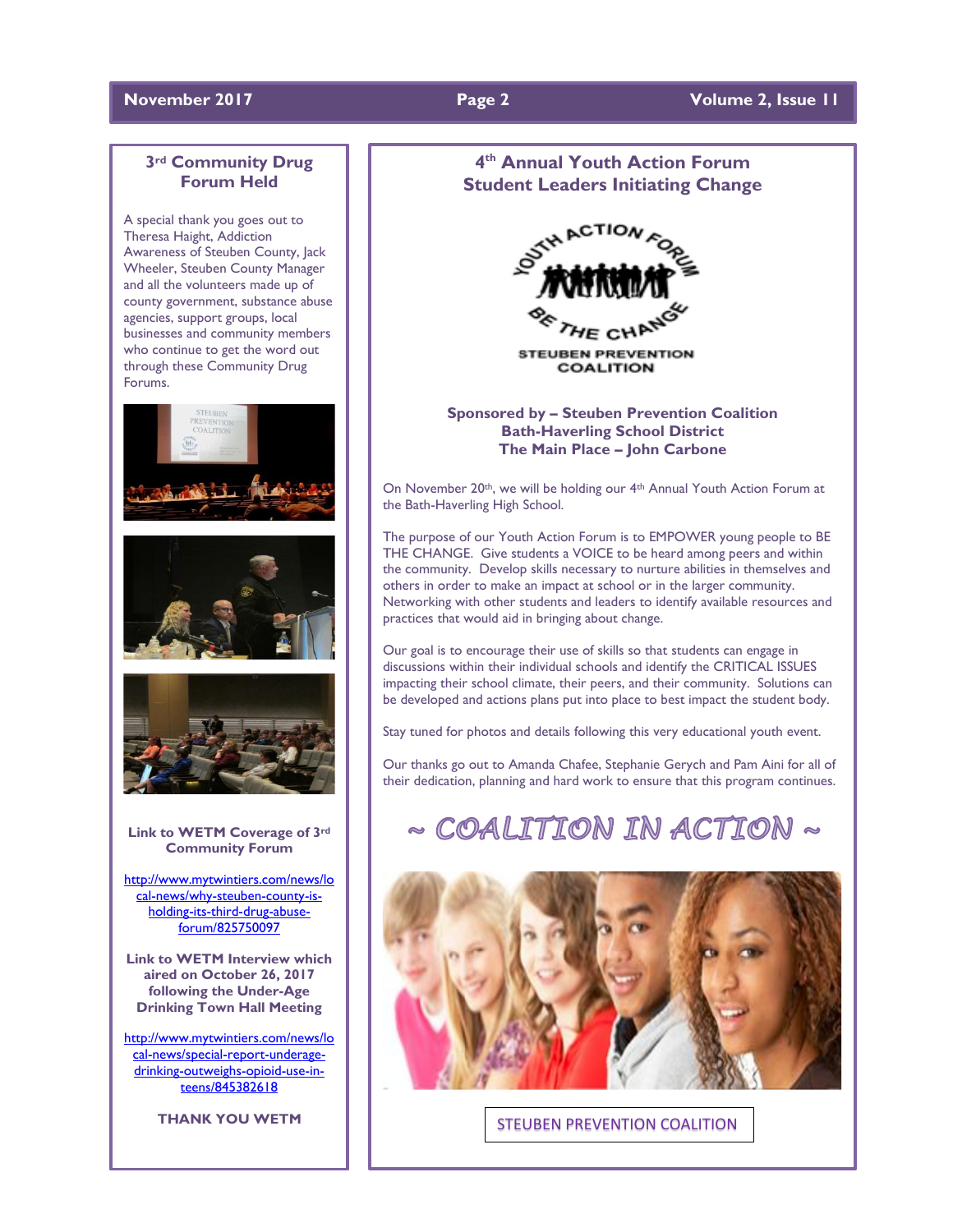# **November 2017 Page 3 Volume 2, Issue 11**

# **Recognition**

At our November 8, 2017 Steuben Prevention Coalition Annual Meeting we had the pleasure of recognizing Joe Rumsey, Superintendent of the Bath-Haverling School District for his dedication and commitment to the Coalition through membership and facilitating activities for the Coalition at the school. We could not accomplish the many activities we plan without the aid and support of Joe and the school district.



Thank you, Joe, for your neverending commitment to the Steuben Prevention Coalition.



**Congratulations** to Krystle Blencowe on being named the Director of the Steuben Rural Health Network for the Institute of Human Services, Inc.

Well done Krystle!!



# **Article: Smoking Marijuana & Driving**

### *CADCA Prevention Weekly October 27, 2017*

A new study conducted by Liberty Mutual Insurance and Students Against Destructive Decisions (SADD) found that a third of all teens surveyed think it is legal to drive under the influence of marijuana in states where it has been legalized for recreational use.

In the same study, 27 percent of parents surveyed believe it to be legal as well. The study found that while 93 percent of parents think driving under the influence of alcohol is dangerous, only 76 percent feel that driving under the influence of marijuana is dangerous.

The results indicate that teens are receiving mixed messages about the dangers of marijuana use and driving. This thinking puts themselves and fellow drivers at risk, particularly with 22 percent of teens admitting that driving under the influence of marijuana is common around their friends.

However, marijuana use has a direct impact on your body, similar to alcohol. According to the National Institute on Drug Abuse, effects include:

- altered senses (for example, seeing brighter colors)
- altered sense of time
- changes in mood
- impaired body movement
- difficulty with thinking and problem-solving
- impaired memory
- hallucinations (when taken in high doses)
- delusions (when taken in high doses)
- psychosis (when taken in high doses)

"Driving under the influence of marijuana significantly impairs motor coordination, judgment and reaction time," said Mike Sample, MS, CSP, Lead Driving Safety Expert and Technical Consultant at Liberty Mutual in a news release. "Parents and teens alike must appreciate the importance of not driving under the influence of marijuana to help keep everyone safe on the road."